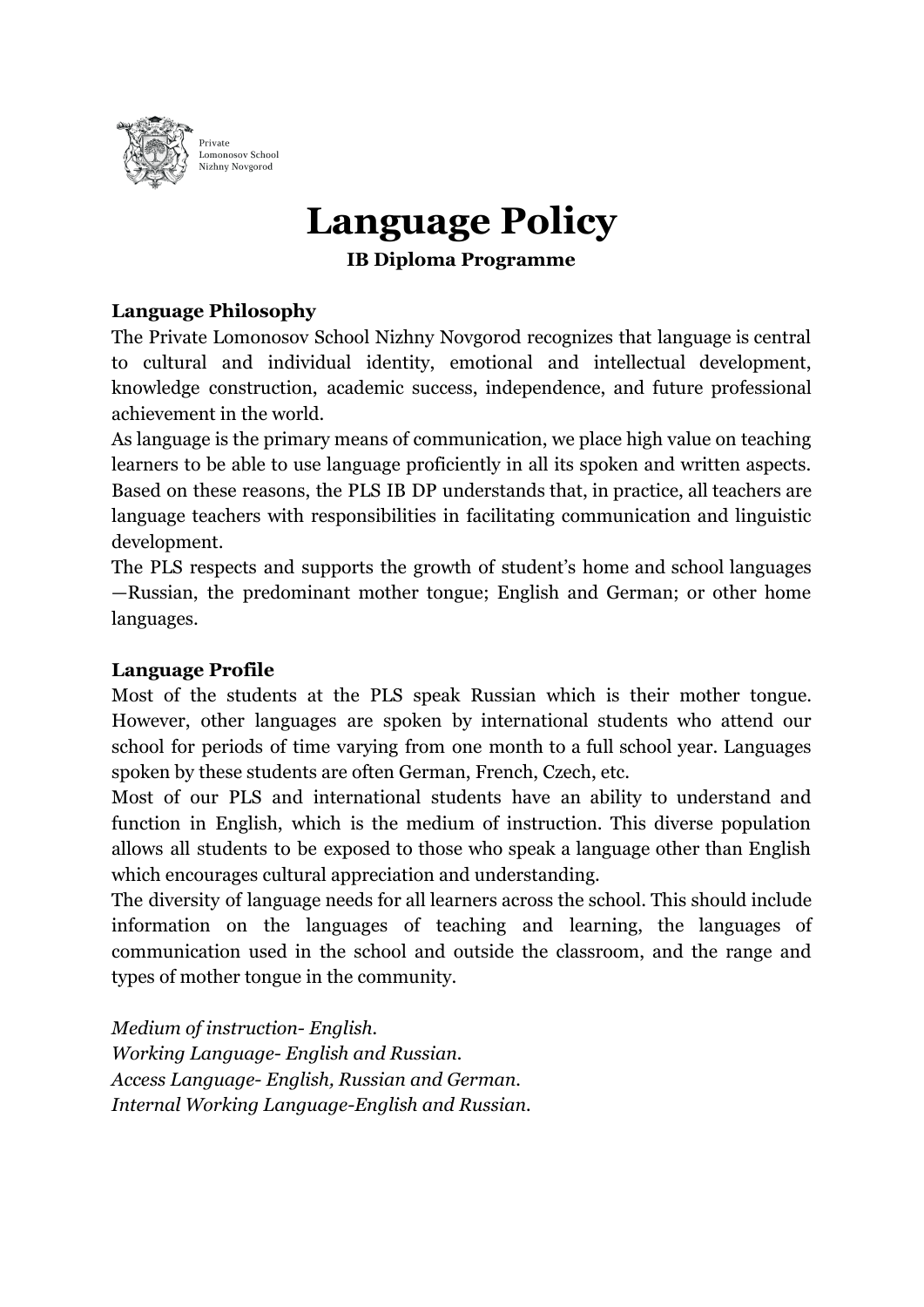- $\geq$  Inside the classrooms- English. However, the students use their mother tongue to comprehend, read and demonstrate their understanding. The teachers too can avail the use of technology as well as print media (in mother tongue) to facilitate the understanding of a concept, or sharing their understanding. The students do have the opportunity to use their mother tongue / host country language to demonstrate understanding during an assessment task.
- $\geq$  Outside the classrooms-Students will be and are encouraged to communicate in the language that is comfortable to them. This will help us to create an environment, which will foster the development of mother Tongue.

The PLS use Russian and English as working languages to communicate with stakeholders and to provide all services needed for the implementation of the Diploma Programme. The following is provided in those languages:

- *1. The Official Web Site*
- *2. All promotional materials*
- *3. The DP documents* (IB learner profile, guides to programme implementation, curriculum guides and teacher support material, Standards and practices, Handbook of procedures for the DP, Rules of IB DP School/ PLS, PLS general regulations)
- *4. Assessments* (Internal and external assessment services, including exam papers, mark schemes, all examination material, subject reports)
- *5. Support Services for teachers and coordinators* (Coordinator's handbooks, notes, IB Answers, IBIS, OCC)
- *6. Professional development* (Workshops (either online or face-to-face) and trainings)

#### **Language of Teaching and Learning**

English is the language of instruction on the PLS IB DP for all classes (except other-language courses) with mother tongue support . In other-language courses, the target language becomes the language of instruction as students' proficiency in these languages develops.

Differentiation in language lessons is based on best practice according to the standards and practices of the IB. All teachers respond to students' needs and may therefore provide individualized instruction guided in some cases by specific learning goals. Teaching strategies may include working in small groups, using different resources with different levels of language complexity, as well as changing the level of questioning and tasks for individual students.

Students may also have choices so they can follow their own interests or use a preferred learning style. The PLS also follows the IB recommendations on student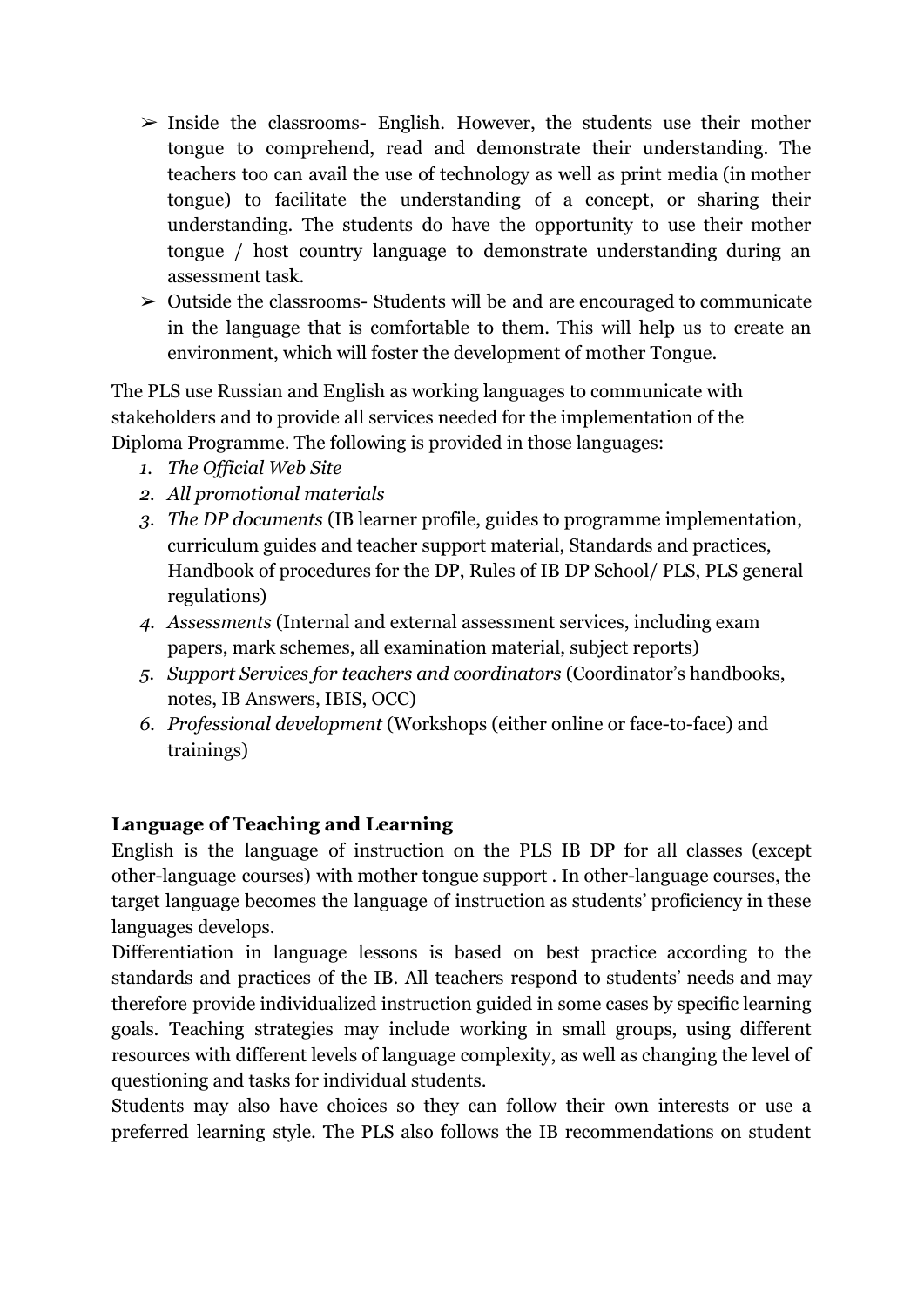placement. In addition to this, the school provides a range of specialist support including profiling, individual support, speech and language specialists, etc.

Generally, the teaching strategy consists of:

- Introducing students to a range of texts from different periods, styles and genres.
- Developing in students the ability to engage in close, detailed analysis of individual texts and make relevant connections.
- Developing the student's' powers of expression, both in oral and written communication.
- Encourage students to recognize the importance of the contexts in which texts are written and received.
- Encouraging, through the study of texts, an appreciation of the different perspectives of people from other cultures, and how these perspectives construct meaning.
- Encouraging students to appreciate the formal, stylistic and aesthetic qualities of texts.
- Promoting in students an enjoyment of, and lifelong interest in, language and literature.

# **Language of Communication**

English is the language of communication for all official IB DP school activities, including daily assemblies, posted announcements, student assemblies, and faculty meetings. Russian may be used for meetings or other occasions for communication. Occasionally, unofficial activities outside the classroom, such as advisory sessions, may also be conducted in Russian.

- **•** *Official communication-Russian and English*
- Language of communication in classroom-English with mother tongue support (need based)
- Language of communication outside the classroom- English and Russian (or Mother Tongue)
- Interacting with auxiliary staff-Most of the Auxiliary staff comes from local community. The mode of communication with them will generally be in Russian.
- Interacting with visitors-Visitors in school come with diverse language backgrounds. Russian and English will be used as the languages of Communication. But we may also use other languages based on the needs and availability.
- Interacting with parents- Most of the Communication with parents will be in Russian. The school will also communicate in English based on the need of the situation.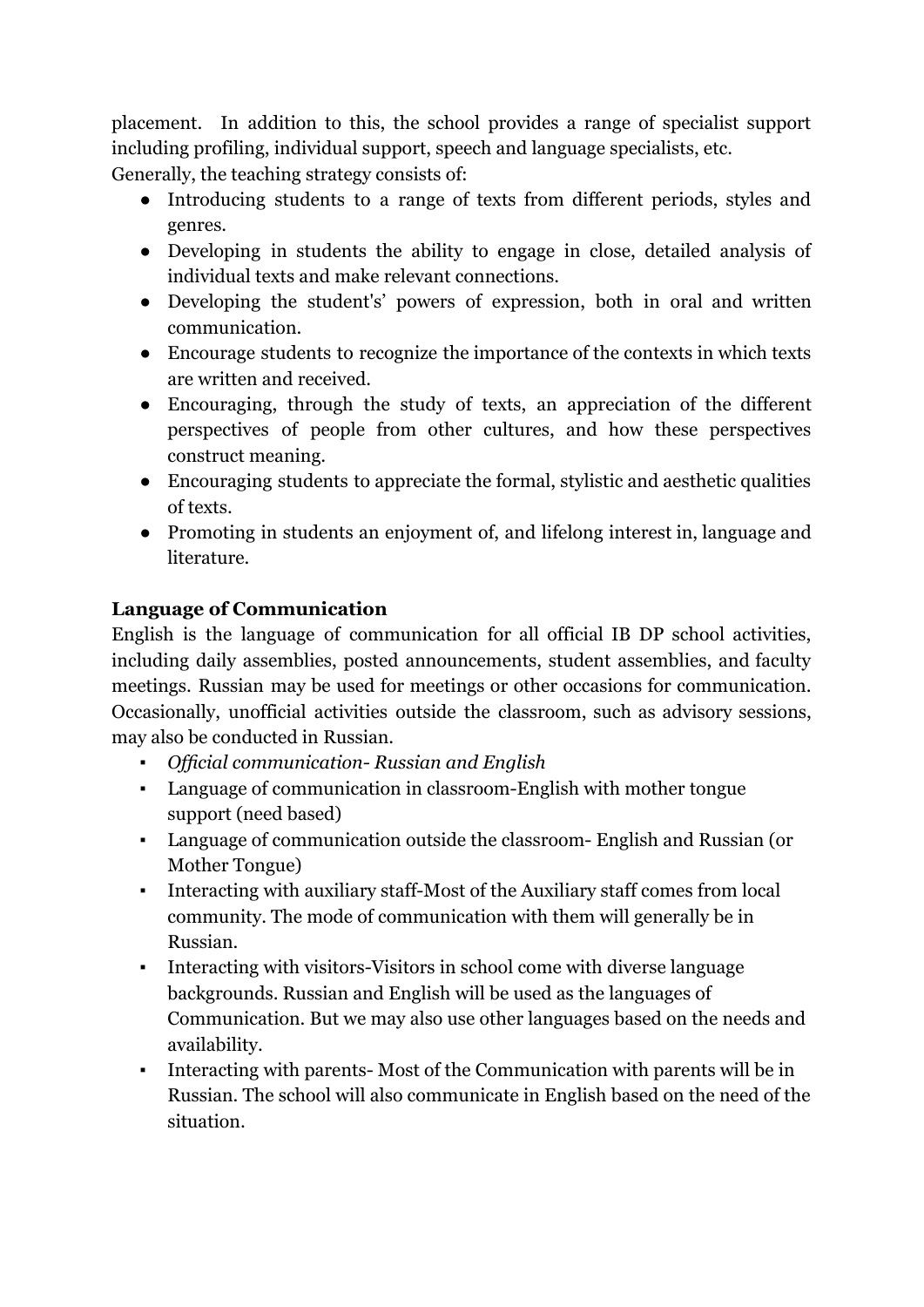#### **Russian Language**

As the native language of the majority of PLS IBDP students, Russian is taught as a Group 1, Language A course. Learners will be able to opt for either a standard- or higher- level course. The Russian Language and Literature course will encourage learners to appreciate literature as both an artistic and cultural expression. Learners will explore a range of literature within their cultural and literary context.

Students of Russian nationality are legally required to study Russian and Math in order to receive the National Certificate of Basic General Education.

# **English Language**

The English language programme across the curriculum of Group 2 subjects follows IB directives as to courses of study and the aims and objectives connected with these. The PLS provide two levels of language for the IB DP students:

- ➢ *English SL: This course is available to all learners who have Intermediate level.*
- ➢ *English HL: This course is available to all learners who have Upperintermediate level.*

The focus of the IB DP is on developing students' capabilities as sensitive, receptive, and competent users of the English language by employing several approaches. Students are exposed to diverse aspects of the language through the consideration of English in literary, social, and cultural contexts.

The IB DP aims:

- ✓ to improve students' aptitudes as readers, writers, speakers, listeners and thinkers of English;
- $\checkmark$  to encourage students to view the language as a communicative tool that can be effectively shaped to suit a variety of purposes;
- $\checkmark$  to view themselves as English language users with their own distinctive styles of communication;
- $\checkmark$  to promote the belief within students that their personal relationship with the language is active and dynamic and is therefore empowering them both as individuals and members of a global community.

# **German Language**

Students at PLS learn German as the third language. In order to meet the needs of the various acquisition levels of our students, German classes are offered at different levels from Grade 5 to Grade 11. In the DP, students receive German instruction at the same provision level as other languages. The school could offer German as a Language B examination subject at IB Diploma level.

# **Mother Tongue Instruction**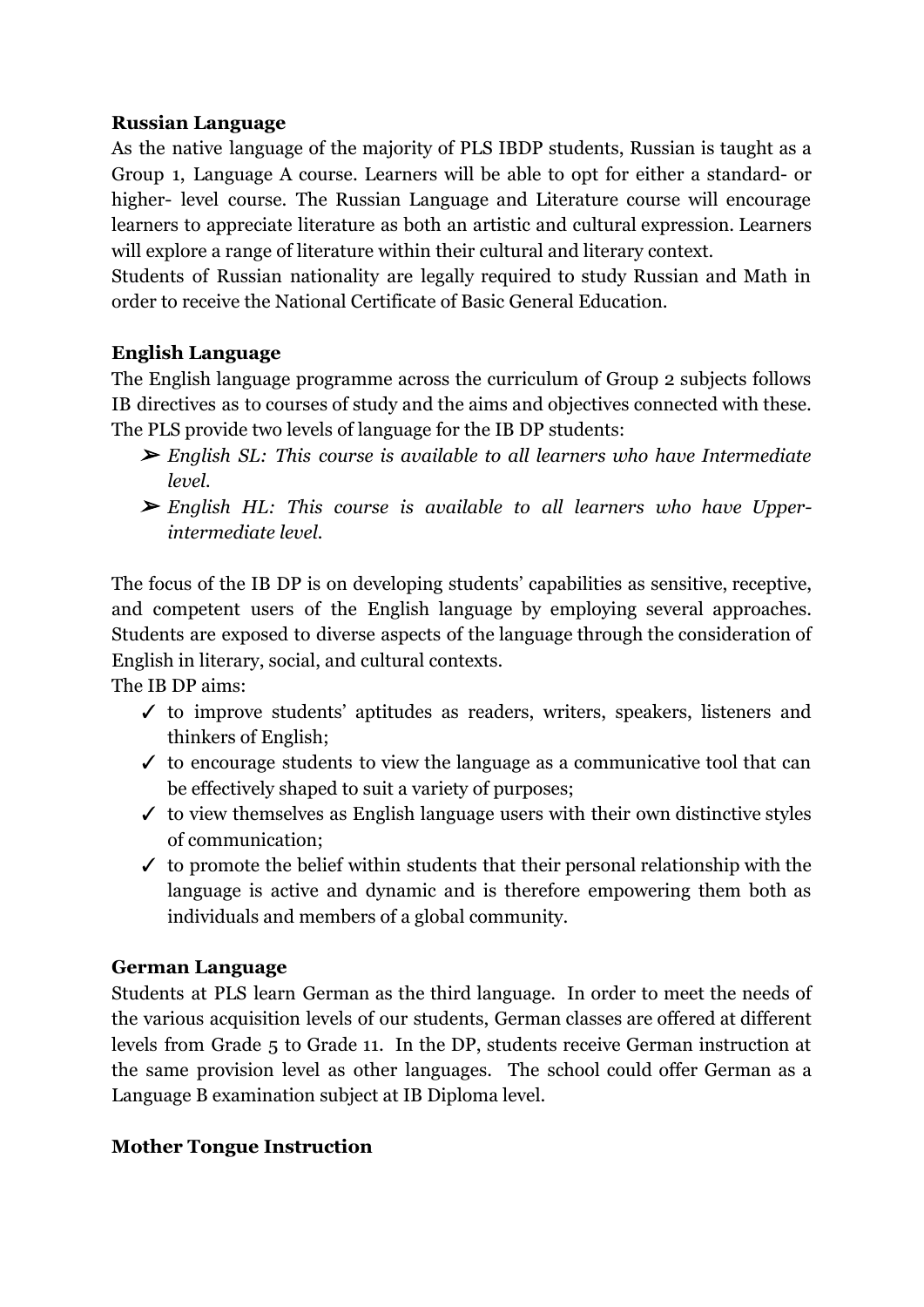The PLS understands the importance of students preserving their mother-tongue language to encourage students to continue using their mother-tongue language skills because this allows them to enhance their personal identity and highlight their cultural heritage.

Learners whose native language is not Russian would be encouraged to explore and reflect upon their linguistic and cultural heritage throughout the IB DP. Home language information will be collected as a part of induction. The linguistic diversity of staff and learners will be shared at the beginning of each year.

Students whose native language is neither Russian nor English are supported by the school in studying their individual mother tongues or other languages outside the regular classroom context. We provide Russian/English course to foster the development of their language skills (their primary motivation for studying at our school) as well support their learning in other courses such as History, Mathematics, ITCG etc. and assisting them as they get accustomed to a new culture. Our subject teachers collaborate with the language teachers to ensure that instructional strategies are appropriate and facilitate their learning.

In developing CAS projects, learners will be encouraged to develop projects which have personal meaning, and may reflect their own cultural identity. Teachers will support students in sharing their own linguistic experiences and cultural perspectives. Celebrating and supporting the linguistic and cultural diversity of our school community is the cornerstone of developing international-mindedness in our learners.

#### **Admissions and Assessment**

Students enter the PLS IB DP in Grade 10, with the most students from PLS MYP. All students who enter the IB DP are expected to have the level of English competence necessary to begin work in the English-medium IB curriculum. By Grade 10, it is desirable that they have attained Upper-intermediate or Advanced level.

As outlined in the PLS IBDP *Admissions Policy*, admission of students into the IBDP is based on a variety of factors: average grades in year 9; an interview with the student and parents; evidence of English language competency (or their score in an English language test to determine admission/appropriate placement).

Once study on the IB DP has commenced, students are formally assessed over the two years period during the examination sessions. In-class assessment practices, although they may vary across subjects, are aligned with the PLS IB DP *Assessment Policy* and all teachers provide grades for their students during each of the two IB years.

All forms of assessment are conducted in English except for non-English language courses, which conduct assessment in the language being taught. Instructions to students during formal assessment (e.g. IBO final exams, in-school mid-term exams) are given in English.